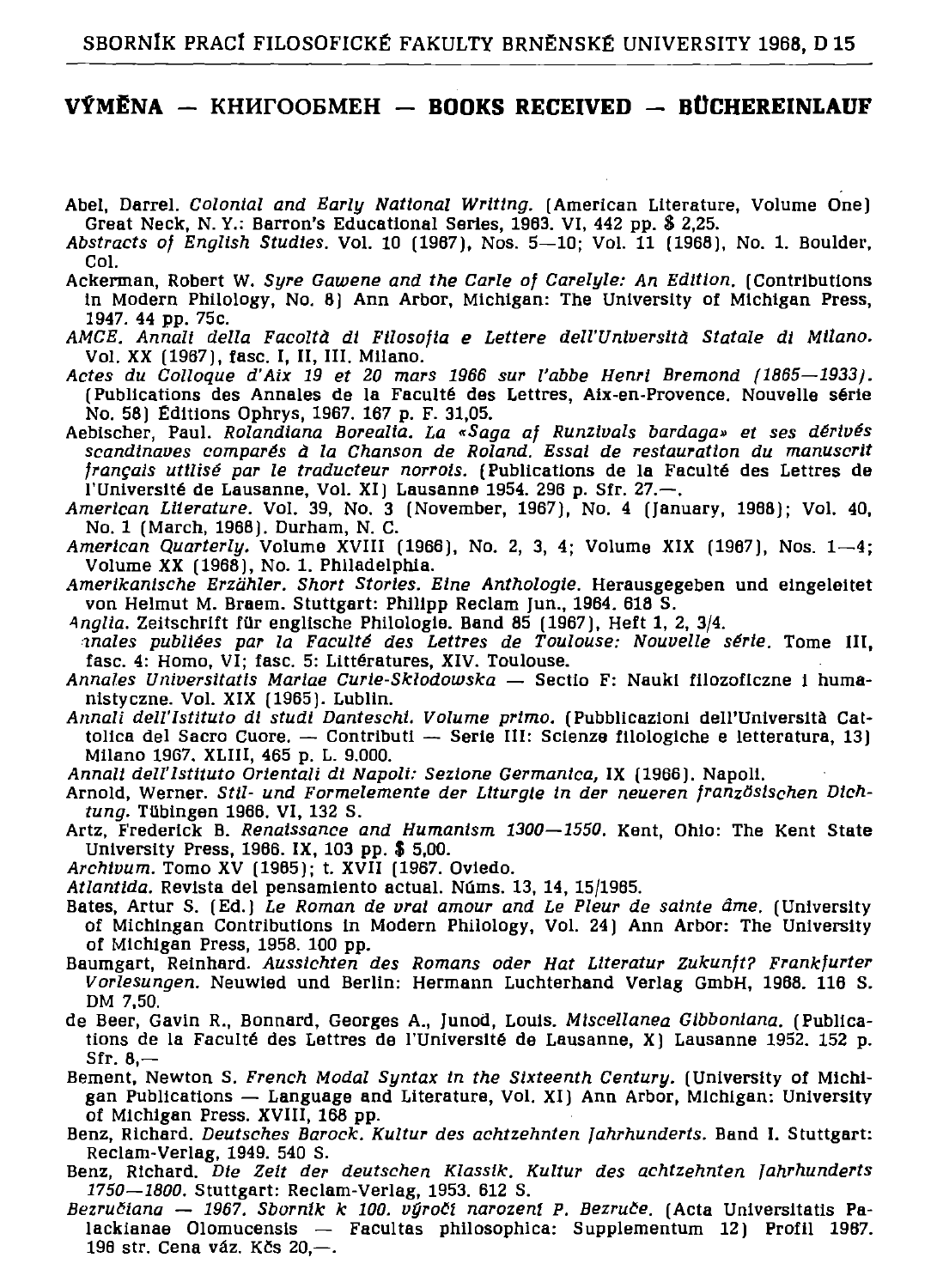- *Bibliografla przekladów z literatury wegtersktej w Polsce 1918—1960. Cz. II.* Wydaw nictwo Uniwersytetu Warszawskiego, Warszawa 1967. 151 str. Zł. 9.—.
- Bibliografie díla Bedřicha Václavka. SNP, Praha, 336 str. Kčs 23,50.
- Biuletyn polonistyczny. Rok X (1967), z. 29. Warszawa.
- Boys, Richard C. Str Richard Blackmore and the Wits: A Study of Commendatory Verses *on the Author of the Two Arthurs and the Satyr against the Wit (1700).* (Contributions in Modern Philology, 13) Ann Arbor, Michigan: The University of Michigan Press, 1949. X, 152 pp. \$ 2,50.
- Bredvold. Louis I. The Contributions of John Wilkes to the Gazette Littéraire de l'Europe. (Contributions in Modern Philogogy, 15) Ann Arbor, Michigan: The University of Michigan Press, 1950. 36 pp. 75 c.
- Briaham Young University Studies. Vol. VII, No. 3-4 (Spring, 1967); Vol. VIII, No. 1 (Autumn, 1967), No. 2 (Winter, 1968). Provo, Utah.
- Brunius, Niklas, Eriksson, Göran O., Rembe, Rolf. Swedish Theater, Stockholm: Svenska Institutet, 110 pp. Sw. Kr. 9,50.
- Bush, Douglas, Themes and Variations in English Poetry of the Renaissance. Clermont, Calif. 45 pp.
- *California Slavic Studies.* Volume III (1964). Berkeley & Los Angeles.
- *Canadian Literature. A quarterly of criticism and review.* No 33 (Summer, 1967), 34 (Autumn 1967), 35 (Winter 1968). Vancouver.
- Castellani, Leandro. Temt e figure del cinema contemporaneo. Roma: Editrice "Studium", 1963. 135 p.
- *Chinese Literature.* 1967/9-12: 1968/1. Peking.
- Chydenius , Johan . *The Typological Problem in Dante. A Study in the History of Medieval*  Ideas. (Societas Scientiarum Fennica: Commentationes Humanarum Litterarum, t.
- XXV, 1) Heisingfors 1958. 159 pp. Mk. 800,—.<br>Clarke, Dorothy, Clotelle. *A Chronological Sketch of Castilian Versification Together* with a List of Its Metric Terms. (University of California Publications in Modern Philology. Vol. 34, No. 3, pp. 279-382) Berkeley and Los Angeles: University of Callfornia Press, 1952. \$ 1,00.
- *The Columbia University Forum.* A Quarterly Journal of Fact and Opinion, Vol. X/1, 2, 3 (1967). New York.
- *Comparative Literature.* Vol. XIX/1, 2, 3 (1967). Eugene, Oregon.
- Cortés, Naciso Alonso. *Historia de la literatura española*. Vol. I-II. Quinta edición.
- Libreria Santarén, Valladolid.<br>Crawford, Thomas. *The Edinburgh Review and Romantic Poetry (1802—29)*. (Bulletin No. 47: English Series, No. 8) University of Auckland, Auckland 1955. 42 pp.
- Čiževskij, Dmítro. *Poza mežami krasi. (Do estetiki barokkovoj literaturi).* New York: Ukrainian-American Publishing Co., Inc., 1952. 22 pp.
- Dahlström, Carl Enoch William Leonard. Strindberg's Dramatic Expressionism. [University of Michigan Publications: Language and Literature, VII] XI, 242 pp. Ann Arbor, Michigan. \$ 2,50.
- Danielsson, B., Alston, R. C. The Works of William Bullokar. Vol. 1: A Short Intro*duction or Guiding 1580-1581.* (Leeds Texts and Monographs - New Series, I) The University of Leeds, School of English, 1966. 66 pp.
- Dean, Leonard F. Tudor Theortes of History Writing. (The University of Michigan Contributions in Modern Philology, No. 1) Ann Arbor: The University of Michigan Press, 1947. 24 pp. 50 c.
- Day, Paul W. Matthew Arnold and the Philosophy of Vico. (Bulletin 70: English Series,  $12$ ) Auckland: University of Auckland, 1964. 46 pp. 4 s.
- Didžloji Spalio soctalistinė revoliucija ir lietuvių *literatūra*. Vilnius: Lietuvos TSR Mokslu Akademija, 1967. 449 str. Rbl. 1,61.
- Dobbek , Wilhelm . *Johann Gottfried Herders Jugendzeit in Mohrungen und Königsberg.*  (Marburger Ostforschungen, Band 16) Würzburg: Holzner-Verlag, 1961. VIII, 244 S., 11 Bildtafeln. DM 19,80.
- Doveika, K. Lietuvių rašytojai Didžiajame Tėvynės kare. Vilnius: Lietuvos TSR Mokslų Akademija, 1967. 332 str. Rbl. 1,04.
- Downer, Alan S. (ed.) American Drama and Its Crisis. A Collection of Critical Essays. Chicago & London: The University of Chicago Press, 1965, XXI, 258 pp.  $$2,45$ .
- The Durham University Journal. Vol. LX/1, 2. Durham.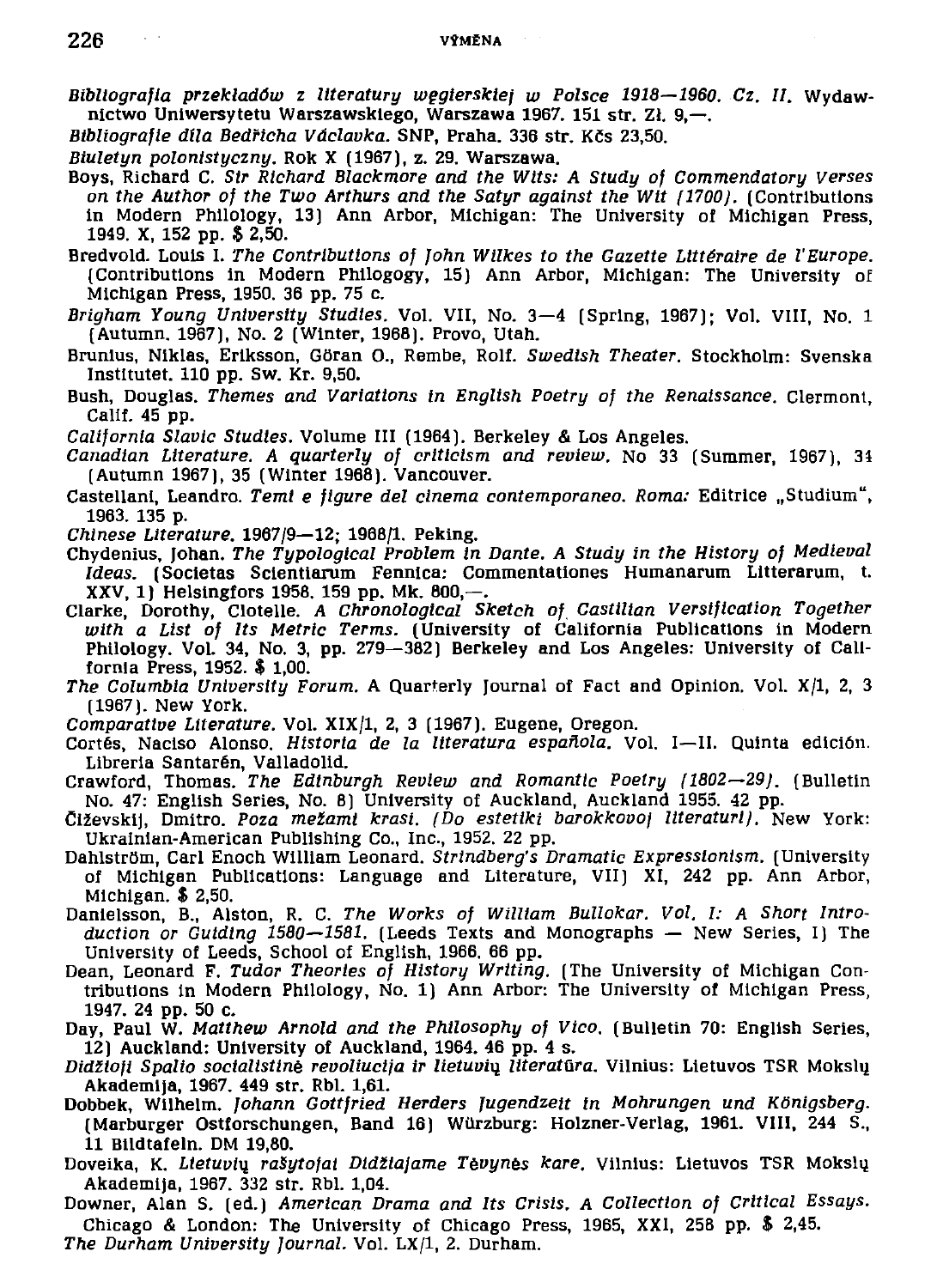- *Eighteenth Century Studies.* A Journal of Literature and the Arts. Vol. I, No. 1 (Fall 1967), 2 (Winter 1967). Los Angeles.
- *Emerson. A Collection of Critical Essays.* Edited by Milton Konvitz and Stephen Whicher. Englewood Cliffs., N. J.: Prentice Hall, Inc., 1962. VIII, 184 pp.  $$1,95$ .
- English Studies in Africa. Vol. 10, No. 2 (September, 1967). Johannesburg.
- Enkvist, Nils Erik*. Caricatures of Americans of the English Stage Prior to 1870.* (Societas Scientiarum Fennica: Commentationes Humanarum Litterarum, t. XVIII, 1) Helsingfors 1951, 168 pp. Mk, 840, $-$ ,
- Enkvist, Nils Erik. The Seasons of the Year. Chapters on a Motif from Beowulf to the Shepherd's Calendar. (Societas Scientiarum Fennica: Commentationes Humanarum Litterarum, t. XXII, 4) Helsingfors 1957. 219 pp. Mk 1100, $-$ .
- Etudes des Lettres de la Faculté de l'Université de Lausanne. Série II, Tome 10 (1967), Nos.  $1-4$ : Série III, Tome 1 (1968), No. 1. Lausanne.
- Fantera. Omero. *Storta del cinema.* Parte I, II: Le prime immagini animate Il film *muto.* 482 + 541 p. Roma, 1958-9.
- *Feasta*, Iml. XX (1967), uimh. 6—12; Iml. XXI (1968), uimh. 1, 2. Baile Átha Cliath.
- Fiocco, Achille. *Il teatro moderno.* Parte seconda. Edizioni internazionali, Sociali, Roma. 184 p.
- Fiocco, Achille, Teatro universale dalle origini a Shakespeare, Edizioni Internazionali Sociali, Roma 1960. 308 p. L. 1400.
- Fiocco, Achille. *Correnti spiritualiste nel teatro moderno*. Roma: Editrice "Studium", 1955. 200 p. L. 400.
- Fischbach-Pospelova, Maria, Polnische Literatur in Deutschland. (Frankfurter Abhandlungen zur Slawistik, Band 2) Meisenheim/Glan: Verlag Anton Hain KG, 1960. 97 S. DM 10,40.
- Fišer, Ivo, *Indian Erotics of the Oldest Period*. (Acta Universitatis Carolinae: Philologica monographica, XIV | Universita Karlova, Praha 1966. 139 pp. Kčs  $20, -1$ .
- Fletcher, John. Samuel Beckett's Art. London: Chatto & Windus, 1967. 154 pp. 25s.
- Giddey, Ernest. Samuel Rogers et son poème «Italie». (Publications de la Faculté des Lettres de l'Université de Lausanne, XIV) 1959. 123 p. Sfr. 10,--.
- *Godtšen zbornik.* Kn. 19 (1967). Skopje.
- *Goethes Briefe, Band III: Briefe der Jahre 1805—1821.* Hamburg: Christian Wegner Verlag 1965, 703 S.
- Gravit, Francis W. *The Peiresc Papers*. (Contributions in Modern Philology, No. 14) Ann Arbor: The University of Michigan Press, 1950. 57 pp.  $$1,00$ .
- Gryting, Loyal A. T. The Oldest Version of the Twelfth-Century Poem La Venjance Nostre Seigneur. (Contributions in Modern Philology, No. 19) Ann Arbor: The University of Michigan Press 1952. X, 143 pp. \$ 3,50.
- Guisan, Gilbert. C.-F. Ramuz ou le génie de la patience. (Publications de la Faculté des Lettres de l'Université de Lausanne, XII) Genève 1958. 154 p. Sfr. 12,- $\dots$
- Guisan, Gilbert. *Ernest Renan et l'art d'écrire*. (Publications de la Faculté des Lettres de l'Université de Lausanne, XVI) Genève 1962. 148 p. Sfr. 12,-.
- Gustafsson , Lars . *Le poete masqué et démasqué. Etude sur la mtse en valeur du poete*  sincère dans la poétique du classicisme et du préromantisme. (Acta Universitatis Upsaliensis: Historia litterarum, 2) Uppsala 1968. 165 pp.
- Ham, Edward B. *Renart le Bestorné*. (Contributions in Modern Philology, 9) Ann Arbor: The University of Michigan Press, 1947. 52 pp. \$ 1,00.
- Ham, Edward B. Textual Criticism and Jehan le Venelais. (University of Michigan Publications: Language and Literature,  $XXII$ ) Ann Arbor. Pp.  $V$ , 109.  $$2,00$ .
- Hamburger, Käte. *Die Logik der Dichtung*. Stuttgart: Ernst Klett Verlag, 1968. 284 S. \$ 6,30
- Harder, Hans Bernd. Studien zur Geschichte der russischen klassizistischen Tragödie 1747—1769. (Frankfurter Abhandlungen zur Slawistik, Band 6) Otto Harrassowitz, Wiesbaden 1962. XI. 165 S. DM 15.—.
- Hasler , Jörg . *Switzerland In the Life and Work of Henry James. The Clare Benedict Collection of Letters from Henry James.* Basel 1966. 164 S.
- Hauschild, Richard. *Die Astävakra-Gitä*. (Abhandlungen der Sächsischen Akademie der Wissenschaften zu Leipzig: Philologisch-historische Klasse. Band 58, Heft 2) Berlin: Akademie-Verlag, 1967.  $4^{\circ}$ , 128 S.  $+$  IV Tab. MDN 16,80.
- Helling, Rafael. *A Century of Trollope Criticism*. (Societas Scientiarum Fennica: Commentationes Humanarum Litterarum, t. XXII, 2) Helsingfors 1957. 203 pp. Mk 1040,-.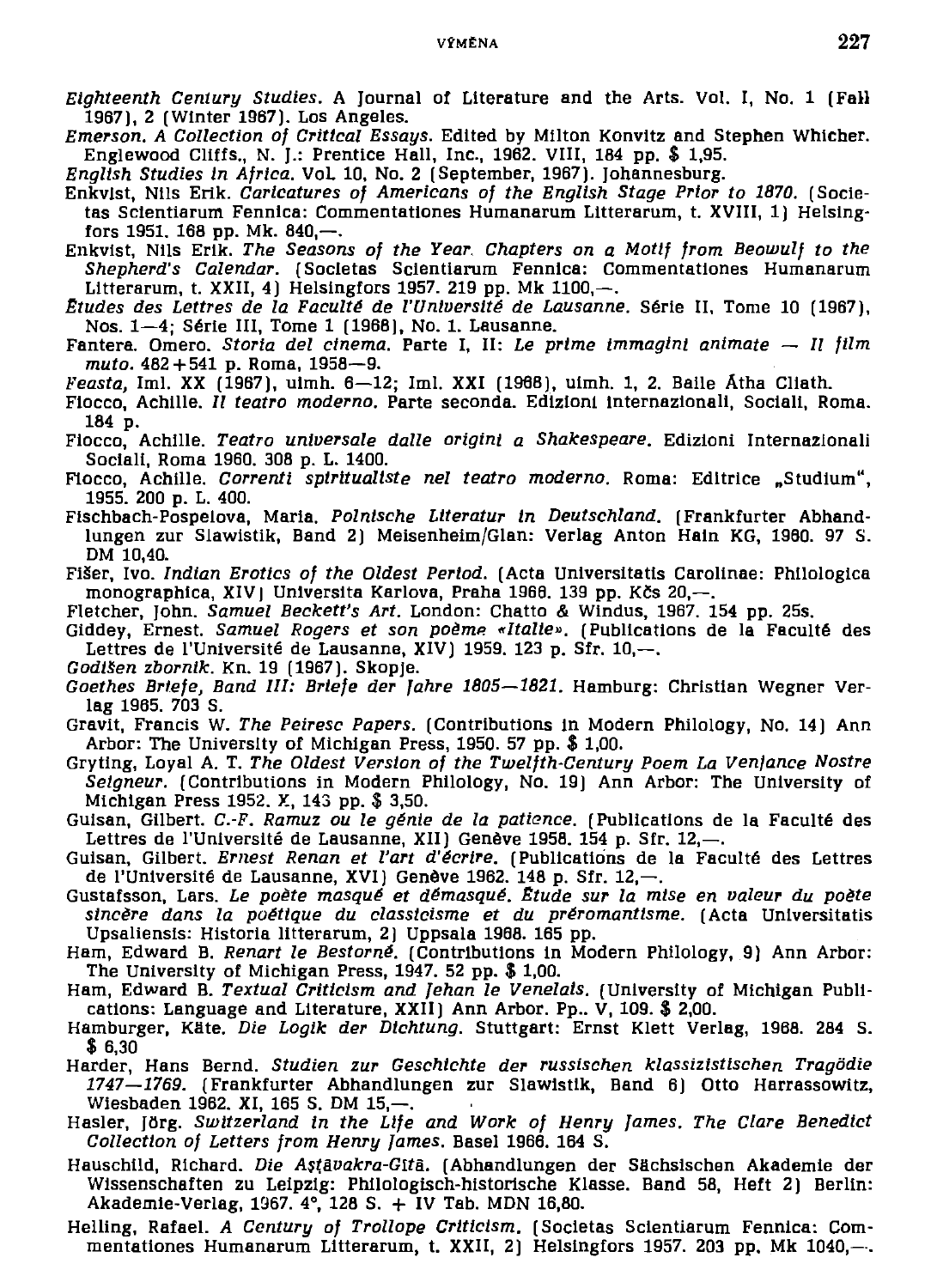Hispanofila, Año X, núm. 1 (1967). Garden City, N.Y.

- Huntley, Frank Livingstone. On Dryden's Essay of Drammatic Poesy. (Cntributions in Modern Philology, 15) Ann Arbor: The University of Michigan Press, 1951. X, 71 pp.  $$1.50.$
- Ilek, Bohuslav. Život protopopa Avvakuma. Studie o stylu. (Acta Universitatis Carolinae - Philologica: Monographia XVIII), Praha 1967, 120 str., cena Kčs 20.-
- Im Geiste Herders. Gesammelte Aufsätze zum 150. Todestage J. G. Herders. Herausgegeben von Erich Keyser, (Marburger Ostforschungen, Band I) Kitzingen am Main: Holzner-Verlag, 1953. 305 S. DM 19.80.
- Innsbrucker Vorträge zu Dante. Innsbruck 1967, 54 S.
- Isherwood, Christopher, Exhumations, Stories, Articles, Verses, London: Methuen & Co. Ltd., 1966. 262 pp. 30 s.
- Islas. Revista de la Universidad Central de Las Villas. Vol. VIII, núm. 3, 4 (1966);<br>Vol. IX, núm. 1, 2, 3 (1967). Santa Clara.
- Isler, Hermann. Carolus Stuardus. Vom Wesen der barocken Dramaturgie. Basel 1966. 106 S.
- Italienische Erzähler der Gegenwart. Eine Anthologie von Alice Vollenweider. Stuttgart: Philipp Reclam Jr., 356 S.
- Itterbeek, Eugène van. Socialisme et poésie chez Péguy. De la «Jeanne d'Arc» à l'affaire Dreufus, Leiden 1966, 232 p.
- Izvestija Akademii Nauk SSSR Serija literaturų į jazyka, T. XXVI/4, 5, 6 (1967); T. XXVII/1 (1968). Moskva.
- Jackson, MacD. P. Shakespeare's "A Lover's Complaint". Its date and authenticity. (Bulletin 72: English Series 13) Auckland 1965. 38 pp. 4 s.
- The Journal of Commonwealth Literature, No. 3 (July 1967), No. 4 (December 1967). Leeds.
- Journal of English and Germanic Philology. Vol. LXVI/3, 4 (1967); Vol. LXVII/1 (1968). Urbana, Illinois.
- Kardos, Tibor. Studi e ricerche umanistiche italo-ungheresi I. (Studia romanica Universitatis Debreceniensis de Ludovico Kossuth nominatae: Series litteraria, fasc, III) Debrecen 1967. 143 str.
- Kersten, Gerhard, Gerhart Hauptmann und Lev Nikolajevič Tolstoj, Studien zur Wirkungsgeschichte von L. N. Tolstoj in Deutschland 1885-1910. (Frankfurter Abhandlungen zur Slawistik, Band 9) Wiesbaden 1966, III, 123 S, DM 26,-.
- Kirchner, Marlene, Das Görlitzer Stadttheater 1851–1898, Eine Provinzbühne in der theatergeschichtlichen Situation des 19. Jahrhunderts unter besonderer Berücksichtigung der schlestschen Presse. (Wissenschaftliche Beiträge zur Geschichte und Landeskunde Ost-Mitteleuropas herausgegeben vom Johann Gottfried Herder-Institut, Nr. 50) Marburg/Lahn 1960. VI, 295 S. DM 10.-.
- Kmita, Jerzy: Problematyka terminów teoretycznych w odniesieniu do pojęć literaturoznawczych. [Wydział filologiczno-filozoficzny Poznańskiego Towarzystwa Przyjaciół Nauk: Prace Komisji Filosoficznej, Tom XI, zeszyt 1) Poznań 1967. 159 str. Zł. 33,-.
- Kraemer, Erik V. Le type du jaux mendiant dans les littératures romanes depuis le moyen âge jusqu'au XVII<sup>e</sup> siècle. (Societas Scientiarum Fennica; Commentationes Humanarum Litterarum, t. XIII, 6) Helsingfors. 338 p.
- Kowalewicz, Henryk. Zasób, zasięg terytorialny i chronologia polsko-łacińskiej liryki średniowiecznej. (Prace wydziału filologicznego Uniwersytetu im. A. Mickiewicza w Poznaniu: Seria filologia polska, Nr. 13) Poznań 1967. 301 str. Zł. 12,--.
- Kucharska, Eugenia, Literatura polska w Rosji w latach 1830-1848. Opole 1967, 194 str.  $Zl. 24, -$ .
- Kulinič, A. V. Novatorstvo i tradicii russkoj sovetskoj poezii 20-ch godov. Kljev: Izdatěl'stvo Kijevskogo Universiteta, 1967. 376 str. Rbl. 1,57.

Kwartalnik neofilologiczny. Vol. XIV/3, 4 (1967); Vol. XV/1 (1968). Warszawa.

- Lauer, Reinhard. Heine in Serbien. Die Bedeutung Heinrich Heines für die Entwicklung der serbischen Literatur 1847-1918. (Frankfurter Abhandlungen zur Slawistik, Band 4) Meisenheim am Glan: Verlag Anton Hain KG, 1961. 268 S. DM 20,50.
- Leuvense Bijdragen. Tijdschrift voor moderne filologie. Jaarg. 56/4 (1967).
- Lindberg-Seyersted, Brita, The Voice of the Poet, Aspects of Style in the Poetry of Emily Dickinson. [Acta Universitatis Upsaliensis: Studia anglistica Upsaliensia, 6] Uppsala 1968. 290 pp. Sw. Kr. 45,—.

Literatūra, X. Vilnius 1967.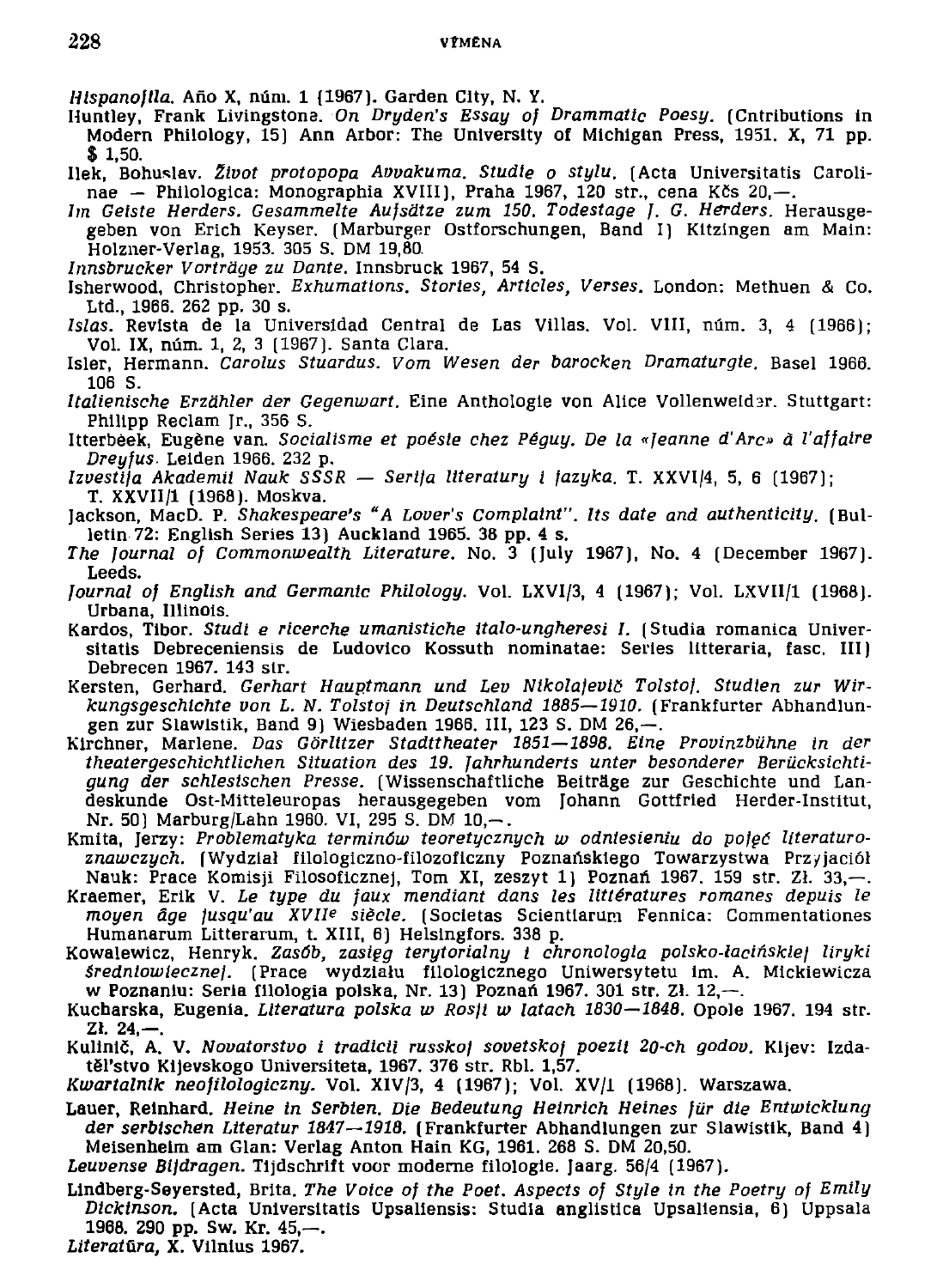- Literaturnoje nasledije prošlogo i sovremennyje slavjanskije literatury. (Acta Universitatis Palackianae Olomucensis — Facultas philosophica, 43: Philologica XXIII) Státní pedagogické nakladatelství, Praha 1967, 185 str. Cena Kčs 18,-.
- Litzenberg, Karl. The Victorians and the Vikings: A Bibliographical Essay on Anglo-*Norse Literary Relations.* [The University of Michigan Contributions in Modern Philology, 3) Ann Arbor: The University of Michigan Press, 1947. 27 pp. 50 c.
- Lommatzsch , Erhard . *Blumen und Früchte im altjranzöstschen Schrifttum.* (Abhandlun gen der geistes- und sozialwissenschaftlichen Klasse der Akademie der Wissenschaften und der Literatur, Jhg. 1966, Nr. 8) Mainz. 27 S. DM 2,60.
- Lužny , Ryszard . *Pisarze kregu Akademii Ktfowsko-Mohylaňskie) a literatura polska. Z dziejůw zwiqzków kulturalnych polsko-wschodnioslowianskich XVII—XVlll w.*  (Zeszyty Naukowe Uniwersytetu Jaglellońskiego, CXLII: Prace historycznoliterackie, zeszyt 11) Kraków 1966. 170 str. Zł. 28,-
- Marckwardt, Albert H. Characterization in Chaucer's Knight's Tale. (The University of Michigan Contributions in Modern Philology, 5) Ann Arbor: The University of Michigan Press, 1947. 23 pp. 50 c.
- McClennen, Joshua. On the Meaning and Function of Allegory in the English Renaissance. (Contributions in Modern Philology, 6) Ann Arbor: The University of Michigan Press, 1947. 38 pp. 75 c.
- *Melanges offerts ä M. Georges Bonnard. I. De Shakespeare á Malcolm Lowry. II. Philo*sophie — Histoire — Philologie. (Publications de la Faculté des Lettres de l'Université de Lausanne, XVIII) Genève 1966. 254 p. Sfr. 24,-
- Merten, Cornelis Joseph. *Émotion et critique chez Charles du Bos.* Leiden 1967, VII.  $153<sub>p</sub>$ .
- Meyer, Mary Edgar. The Sources of Hojeda's "La Cristiada". (University of Michigan Publications: Language and Literature, XXVI) Ann Arbor: University of Michigan Press, 1953. Pp. XII, 233. \$ 5,00.
- *Mickiewicz-Blätter.* Heft XXXIV/XXXV (1967). Heidelberg.
- Millard, Galla (ed.) Les Empereors de Rome par Calendre. (Contributions in Modern Philology, 22) Ann Arbor: The University of Michigan Press, 1957. Pp. VIII, 181.
- *Modern Fiction Studies.* A Critical Quarterly. Vol. XIII/1, 2, 3 (1967). Lafayette, Indiana. *Modern Philology.* Vol. 64/1-4 (1966-67); Vol. 65/1-3 (1967-68). Chicago.
- Müllenbrock , Heinz-Joachim . *Literatur und Zeitgeschichte in England zwischen dem*  Ende des 19. Jahrhunderts und dem Ausbruch des Ersten Weltkrieges. (Britannica et Americana, Band 16) Hamburg: Cram, de Gruyter & Co., 1967. X, 235 S.
- Musgrove, S. Shakespeare and Jonson. The MacMillan Brown Lectures 1957. (Bulletin No. 51: English Series, 9) Auckland. 55 pp.
- Musgrove, Sydney. The Ancestry of 'The White Goddess'. (Bulletin No. 62: English Series. 11) Auckland 1962. 37 pp. 3 s.
- *Naučnyje trudy Taškentskogo gosudarstvennogo universiteta im. V. I. Lenina. Vyp.* 318: *Voprosy románsko] filologii.* 1968 .
- Nelson, Norman E. Peter Ramus and the Confusion of Logic, Rhetoric, and Poetry. (The University of Michigan Contributions in Modern Philology, 2) Ann Arbor, 1947. 22 pp. 50 c.
- Niedzlela , Zdztsiaw . *Slowiaňskie zainteresowania pisarzy iwowsklch w latach 1830—1848.*  (Zeszyty Naukowe Uniwersytetu Jagiellońskiego, CXLIV: Prace historycznoliterackie, z. 12) Kraków 1966. 123 str. Zł. 20,-
- Nilsson, Nils Ake. *Ibsen in Russland*. (Acta Universitatis Stockholmiensis: Études de philologie slave, 7) Stockholm 1958. 251 p. Sw. Kr. 25,-.
- *Nineteenth Century Fiction.* Vol. 22, No. 2, 3 (1967). Berkeley & Los Angeles.
- Nordeuropa. Jahrbuch für nordische Studien, 1 (1966). Greifswald.
- *The Ohio State University Theatre Collection Bulletin, No. 14 (1967). Columbus.*
- Oxford German Studies. Vol. I (1966), II (1967). Oxford.
- *Oxford Slavonic Papers.* Vol. XIII (1967). Oxford.
- *Pamlętnik literacki.* Rocznik LVII, z. 1–4 (1966), Rocznik LVIII, z. 1 (1967).
- Pamietnik teatralny. Zeszyt 55-60. Warszawa.
- *Papers of the Michigan Academy of Science, Arts and Letters* -- Part III: Philosophy, Literature and Art. Vol. 47 (1962), 48 (1963), 49 (1964), 52 (1966), 53 (1967). Ann Arbor.
- Parker, Dewitt T. The True, the Good, and the Beautiful. (Contributions in Modern Philology, 11) Ann Arbor: The University of Michigan Press, 1948. 19 pp. 50c.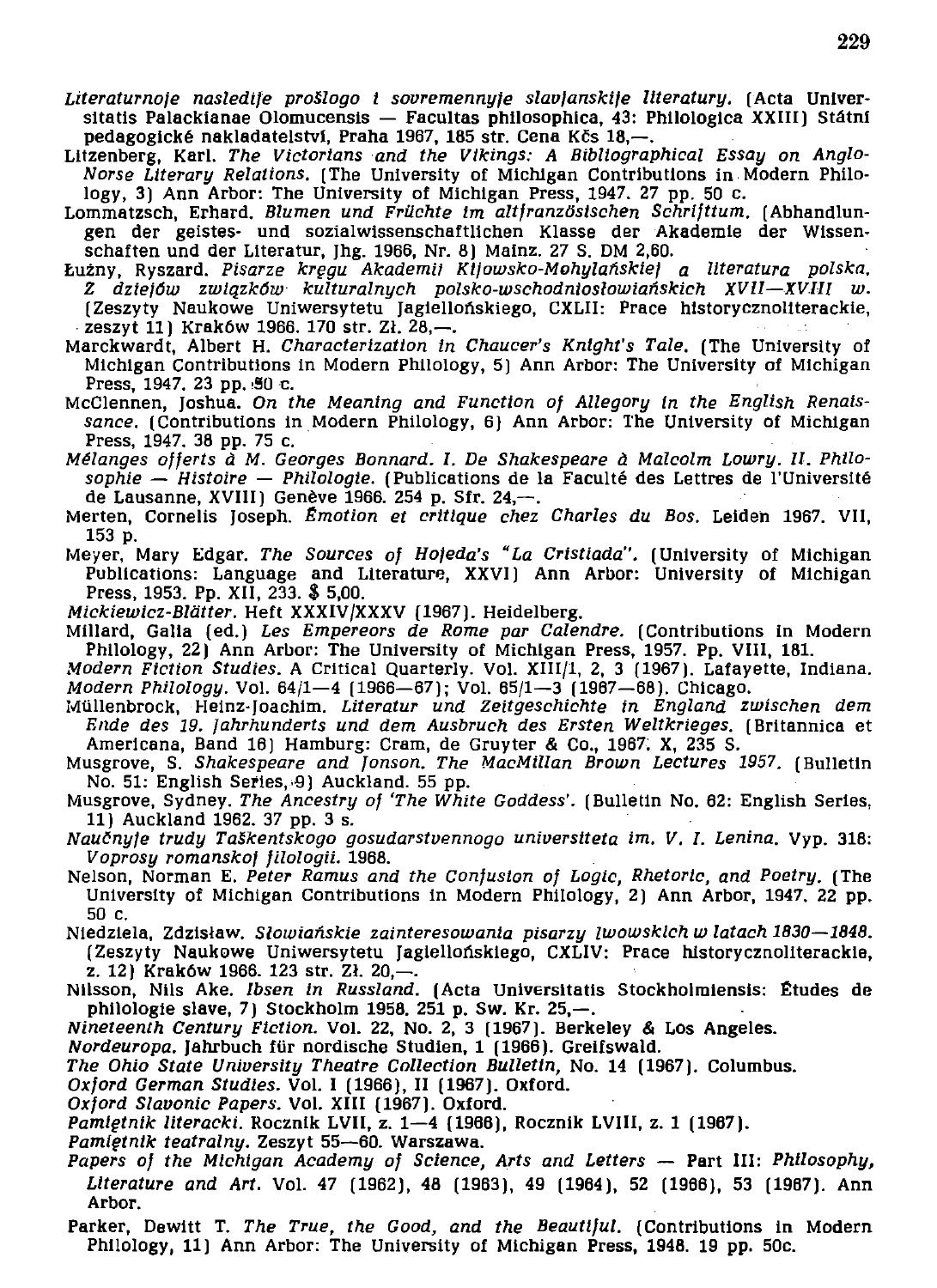- Pélissier, J. Frédéric Mistral. Au jour le jour. (Publications des Annales de la Faculté des Lettres, Aix-en-Provence: Nouvelle série, 54) Éditions Ophrys, 1967, 237 p.
- Pesni, sobrannyje pisateljamt. Novyje materialy iz archiva P. V. Kirejevskogo. (Literaturnoje nasledstvo: Tom 79) Moskva: Izdateľstvo «Nauka», 1968. 680 str. Rbl. 3,60.
- *Poettca.* Zeitschrift für Sprach- und Literaturwissenschaft. Band I/1—4 (1967); Band II/1 (1968). München .
- Polski Slownik Biograficzny. Tom XIII/1, 2. Wrocław-Warszawa-Kraków 1967.
- Prace Literackie, IX (1967). Wrocław.
- *Prace Polonistyczne* Seria XXIII (1967). Łódź.
- *Preuves.* No. 207 (Mai 1968). Paris:
- *Příběhu římské.* (Staročeská Gesta Romanorum.) Odeon, Praha 1967, 238 str. Cena Kčs  $15, -$
- Price. Hereward T. Construction in Shakespeare. (Contributions in Modern Philology, 17) Ann Arbor: The University of Michigan Press, 1951. 42 pp.
- *Prilozi za književnost, jezik, istoriju i folklor.* Knj. XXXIII/1-2 (1967). Beograd.
- Problemy literatury popularnonaukowej dla dzteci i mlodzieży. Warszawa 1966. 135 str. Proctor, Sigmund K. Thomas de Quincey's Theory of Literature. (University of Michigan Publications: Language and Literature, Vol. XIX) Ann Arbor. VIII, 313 pp.
- Qvarnström, Gunnar. Poetry and Number. On the Structural Use of Symbolic Numbers.  $S$ cripta Minora, 1964—5: 2) Lund: CWK Gleerup, 1966. 102 pp. Sw. Kr. 20,—.
- Rader, Ralph Wilson. Tennyson's Maud. The Biographical Genesis. (Perspectives in Criticism, 15) Berkeley and Los Angeles: University of California Press, 1963. XI, 155 pp. \$4,50.
- *Radlans'ke Itteraturoznavstvo.* 1967/8—12 ; 1968/1—4 . Kijev .
- Rammelmeyer, Alfred. Aufsätze zur slawischen Philologie. (Frankfurter Abhandlungen zur Slawistik, Band 8) Wiesbaden: Otto Harrassowitz, 1966, S. XI, 244, DM 38,-
- Rantavaara, Irma. *Virginia Woolf's "The Waves"*. (Societas Scientiarum Fennica: Commentationes Humanarum Litterarum, t. XXVI, 2) Helsingfors 1980. 99 pp. Mk 500,-.
- Rapin, René, *Lettres de Joseph Conrad à Marquerite Poradowska*, Édition critique, précédée d'une étude sur le français du Joseph Conrad. (Publications de la Faculté des Lettres de l'Université de Lausanne, XVII) Genève 1966. 230 p. Sfr. 34,---
- Reichart, Walter A*. Washington Irving and Germany.* (University of Michigan Publications: Language and Literature, Vol. XXVIII) Ann Arbor: The University of Michigan Press, 1957. 212 pp. \$ 5,00.
- Reid, J. C. The Hidden World of Charles Dickens. (Bulletin No. 61: English Series, 10) Auckland 1962. 48 pp. 5 s.
- *Revista hispánica moderna.* Año XXXIII, núms. 1-2 (Enero-Abril, 1967). New York.
- *Revista Iberoamericana*. Vol. XXXIII, núm. 63 (Enero-Junio, 1967), núm. 64 (Julio-Diciembre, 1967). Pittsburgh.
- *Revue de l'Université de Bruxelles. Année XX (1967/68), No. 1-2.*
- *Ricerche slavistiche.* Vol. XIII (1965). Roma.
- *Rocznlkt humanistyczne Towarzystwa Naukowego Katolicklego untwersyte'u Lubelskiego.*  Tom XV, Nr. 1: *Filologia polska.* Nr. 2: Prace z zakresu literatury powszechnej. Lublin 1967.
- *Romanoslavica, XV*: Literatura-Istorie. Bucuresti 1967.
- Rosenfeld , Hans-Friedrich . *Handschuh und Schleier. Zur Geschichte eines literarischen*  Symbols. (Societas Scientiarum Fennica: Commentationes humanarum litterarum, t. XXIII, 2) Helsingfors 1957. 38 S. Mk 200,—.
- Rowe, Kenneth Thorpe. *Romantic Love and Parental Authority in Sydney's Arcadia.* (The University of Michigan Contributions in Modern Philology, Number 4) Ann Arbor. 58 pp . \$ 1,00.
- Rusinský, Milan. *Start na hvězdnou dráhu. Sborníček ze sovětské poezie.* Krajská knihovna, Ostrava 1967. 36 str.
- *Rutebeuf: La Vie de Sainte Marte l'Egyptienne.* Edited by Bernardine A. Bujila. (Contributions in Modern Philology, 12) Ann Arbor: The University of Michigan Press, 1949. VII. 92 pp. \$ 1,75.
- Sborník Národního muzea v Praze řada C: Literární historie, sv. XI<sup>n</sup>(1966), č. 5; sv. XII (1967), č. 1—3.
- Scando-Slavtca. Tomus XIII (1967). Copenhagen.
- Schamschula , Walter . *Der russtsche historische Roman vom Klasstztsmus bis -zur Roman*tik. (Frankfurter Abhandlungen zur Slawistik, Band 3) Meisenheim am Glan: Verlag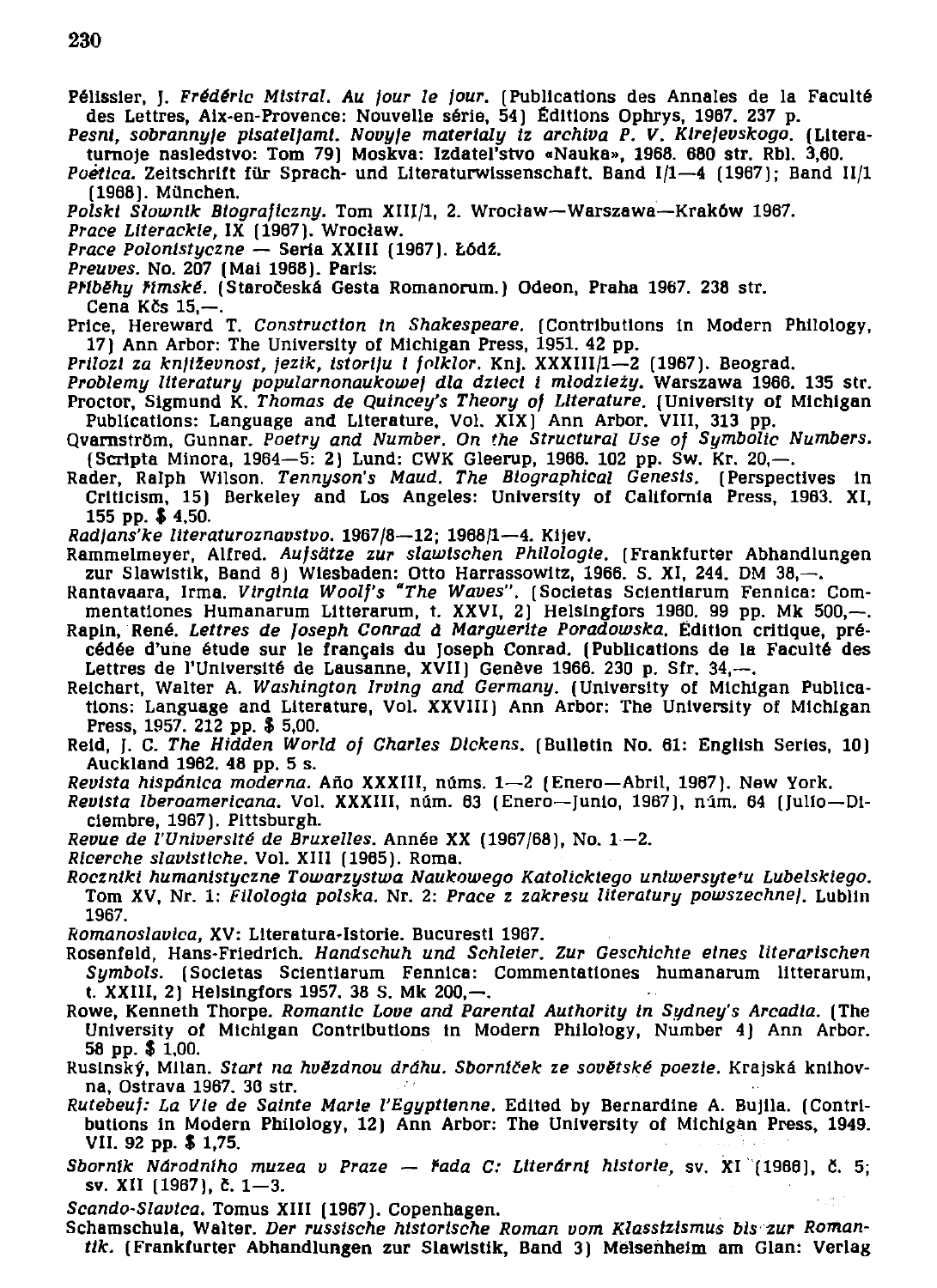Anton Hain KG, 1961, 167 S. DM 15,50.

- Schokker, Godard Hendrik: *The Pādatāditaka of Šyāmilaka*. A text-critical edition. Part I. The Hague: Mouton & Co., 1966, Pp. XIII, 389.
- Schöne, Albrecht. *Emblematik und Drama im Zeitalter des Barock*. München: Verlag C. H. Beck. 1964. 240 S.
- Séjourné, Philippe. The Mystery of Charlotte Lennox. First Novelist of Colonial America *(1727—1804).* (Publications des Annales de la Faculté des Lettres, Aix-en-Provence: Nouvelle série, No. 62) Éditions Ophrys, 1967. 183 p.
- Sgallová, Květa. Český deklamační verš v obrozenecké literatuře. (Acta Universitatis Carolinae — Philologica: Monographia, XVII/1967) 136 str. Kčs 20,—.
- *Shakespeare Studtes, 1.* An annual gathering of research, criticism, and reviews, Edited by J. Leeds Barroll, Cincinnati, Ohio: The University of Cincinnati Press, 1965. 374 pp. \$ 8,00.
- Shapira, Morris (ed.). Selected Literary Criticism Henry James. New York—Toronto: McGraw-Hill Book Company, 1965. Pp. XXIII, 349. \$ 2,95.
- Simon , Irene . *Three Restoration Divines. Barrow, South, Tlllotson. Selected Sermons.*  (Bibliothèque de la Faculté de Philosophie et Lettres de l'Université de Liège, fasc. CLXXXI) Paris: Société d'Edition «Les Belles Lettres», 1967. VI, 510 p. F. 40,-.
- Slavia Orientalis, r. XVI/3, 4 (1967), r. XVII/1 (1968). Warszawa.
- Slavjanska filologija. Tom VIII: Literaturoznanije. Sofia 1966.
- Slovenski blografski leksikon. Sv. 10: Schmidl-Steklasa. Ljubljana 1967.
- Sofer, Johann. *Claudel-Studien.* (Schriftenreihe der Zeitschrift Moderne Sprachen, Heft 3/1960) Wien 1960. 44 S.
- Sofer, Johann. *Dante und Österreich*. (Schriftenreihe der Zeitschrift Moderne Sprachen, Heft 10, 1965) Wien 1965. 56 S.
- *The Southern Review.* Vol. III/3, 4 (1967); Vol. IV/1 (1968). Baton Rouge.
- Staiger, Emil. Die Kunst der Interpretation. Studien zur deutschen Literaturgeschichte. Zürich: Atlantis Verlag AG., 1967. 273 S.
- van de<sub>r</sub> Starre, Evert. *Racine et le théâtre de l'ambiguïté. Étude sur Bajazet*. Leiden 1966. 236 p.
- Studencki, Władysław, Szkice literackie. (Wielcy i malt.) Opole 1967. 180 str. Zł. 22,-*Studia Germanica Gandensia, IX (1967). Gent.*
- *Studia Untversttatts Babes-Bolyai: Sertes phllologlca,* 1961/1 . Cluj .
- *Studies in Scottish Literature.* Vol.  $IV/3-4$  (1966-7); Vol. V/1, 2 (1967-8). Lubbock, Texas.
- *Studies in the Drama.* Edited on behalf of the Faculty of Humanities by Arieh Sachs. (Scripta Hierosolymitana, Vol. XIX) Jerusalem: At the Magnes Press, The Hebrew University, 1967, 324 pp.  $+$  XX pl. \$ 10,00.
- *Texas Studtes in Literature and Language.* Vol . IX/2 , 3 (1967). Austin , Texas.
- Tezla , Albert . *An Introductory Bibliography to the Study of Hungarian Literature.* Cam bridge, Mass.: Harvard University Press, 1964. XV, 290 pp.
- Theile, Wolfgang. René Ghil. Eine Analyse seiner Dichtungen und theoretischen Schrif*ten.* Tübingen 1965. 148 S.
- Tigerstedt, E. N. Studier i Paul Valérys tankevärld. (Societas Scientlarum Fennica: Commentationes Humanarum Litterarum, t. XI, 3) Helsingfors. 182 p.
- *The Times Literary Supplement,* 3415—3454 . London .
- *Trudy Irkutskogo gosudarstvennogo universiteta im. A. A. Ždanova.* Tom 52 Serija žurnalistiki, vyp. 1: Žurnalistika v Sibiri. Irkutsk 1967.
- Turienzo, Francisco Fernández, Unamuno. Ansia de Dios y creación literaria. Madrid: Ediciones Alcalá, 1966. 231 págs.
- Tyssens, Madeleine. La geste de Guillaume d'Orange dans les manuscrits cycliques. (Bibliothèque de la Faculté de Philosophie et Lettres de l'Université de Liège, fasc. CLXVIII) Paris: Société d'Edition «Les Belles Lettres», 1967. 474 p. F. 38,--.
- Uhlig, Claus, Traditionelle Denkformen in Shakespeares tragischer Kunst. (Britannica et Americana, Band 15) Hamburg: Cram, de Gruyter & Co., 1967. IX, 206 S. DM 25, $-$ .
- Unamuno y los cien años. Estudios y Discursos Salmantinos en su I Centenario. (Acta Salmanticensia: Filosofía y Letras, Vol. 57) Universidad de Salamanca, 1967. 135 págs.
- Václavkova Olomouc 1966: K demokratické literární publicistice 1918–1945. (Acta Universitatis Palackianae Olomucensis — Facultas philosophica: Supplementum 14) Praha 1967, 222 str. Cena Kčs 20,50.
- Venohr, Lilli. Thomas Manns Verhältnis zur russischen Literatur. (Frankfurter Abhand-